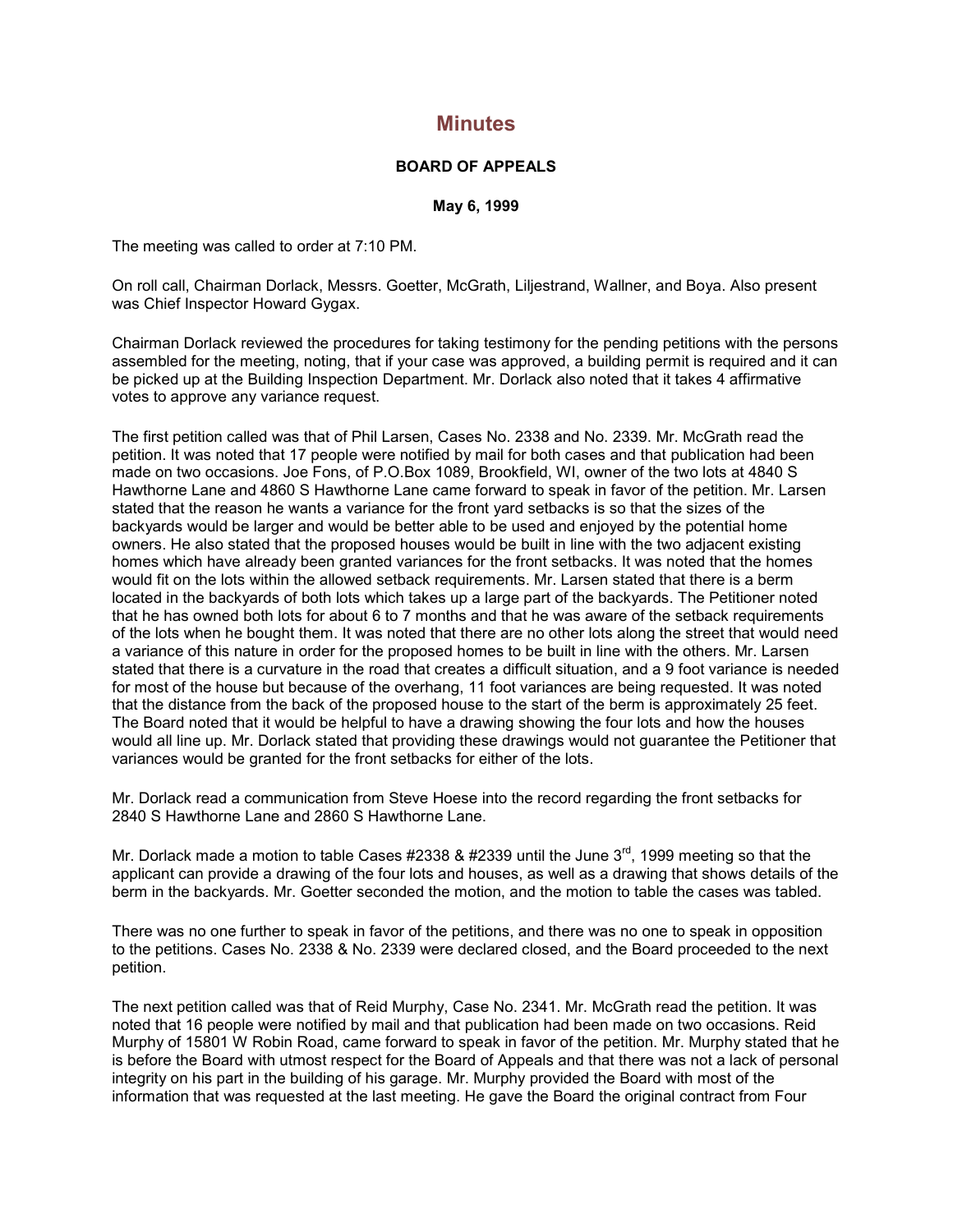Seasons for the building of the garage, which states that the contractor will supply the building permit. Mr. Murphy also gave the Board a copy of the receipt from the D.Gary Company for the concrete slab for the garage. It was noted that there is no permit required for the pouring of concrete. Mr. Gygax stated that whatever the Board decides regarding the variance, Bob Sigrist will be called to the counter to make a decision regarding the fees for the building permit for the garage. Mr. Murphy stated that, for personal reasons, he was not able to obtain letters of approval from the neighbors. Mr. Murphy stated that the driveway is blocked from the view of the neighbors by many bushes and trees. It was noted that the Industrial Park is located directly behind the Petitioner's property.

The time line for the permits and construction of the garage was discussed in detail. Mr. Murphy stated that when he first applied for the permit, he had intended to do all the work himself. He noted that it was only after he applied for the permit that he found he needed a variance. Mr. Murphy stated that he was unclear about the variance that was granted as he thought the variance was for more than he actually received. He stated that he did not pay for the permit as the contract with Four Seasons Construction states that the builder was going to do that. Mr. Murphy noted that he received the signed Facts and Decisions from the City on March 23<sup>rd</sup> or 24<sup>th</sup>, 1997 which showed that the variance granted was for a 24 foot by 32 foot accessory building. It was noted that the proposal for the concrete work was dated March 25<sup>th</sup>, 1997 and it was for a 24 foot by 36 foot accessory building. Mr. Murphy stated that all the concrete work was completed by March  $25<sup>th</sup>$ , 1997. He noted that most of the concrete work was done approximately two weeks prior to this date, but that the D.Gary Company came out on March  $25<sup>th</sup>$  to finish the job. Mr. Murphy stated that he realized there was a problem with the size of the garage after he received the minutes. He said that shortly after he received the Facts and Decisions from the City in early April, he contacted the Inspection Department about the discrepancy, and that in May he contacted an Attorney about the problem he was having with the City regarding the size of the building. Mr. Murphy stated the construction of the garage began on April 14, 1997, although no permit had been issued and the size of the garage was larger than what the variance was granted for. He noted that the contract from Four Seasons shows the wrong start date and also states that they would be responsible for taking out the building permit. Mr. Murphy said that both of these items were incorrect, and that this shows that the construction company is not reliable or ethical in their business dealings. It was noted that when the home owner has sub contractors working for him, the home owner is considered to be the general contractor, and as such, is responsible for making sure all permits are obtained. Mr. Murphy stated that he is not, by occupation, a general contractor and that he is inexperienced in the area of general contracting. There was discussion about the code requirements for garage footings, and it was noted that there was an inspection for the footings for the detached garage. Mr. Murphy stated that it would be difficult to cut 4 feet off the garage and that the extra area of the building is not built into the setback area but rather it projects into his back yard area and therefore there would not be a problem for any of the adjoining neighbors.

Mr. Murphy stated that the driveway cost \$2,800 to install. He said that it would be impossible to move the driveway further away from the lot line because there is a garage, house and mature trees that would have to be removed first. It was noted that the driveway is over 100 feet away from the nearest neighbor.

There was no one further to speak in favor of the petition, and there was no one to speak in opposition to the petition. Case No. 2341 was declared closed, and the Board proceeded to the next petition.

The next petition called was that of Petra Kegley, Case No. 2342. Mr. McGrath read the petition. It was noted that 33 people were notified by mail and that publication had been made on two occasions. Petra Kegley of 15509 S 168<sup>th</sup> Street, came forward to speak in favor of the petition. Ms. Kegley stated that they have owned the property since 1987 and that they do not have a garage at the present time. She noted that the size of the lot is 80 feet wide by 120 feet long and consists of lots 28 and 29. Ms. Kegley said that the size of the proposed garage would be 24 feet by 20 feet and three cars, a lawn mower, and other lawn equipment would be stored in it. Ms. Kegley noted that the driveway would be extended into the back yard to the garage. It was noted that a variance would be needed for any placement of a garage on the Petitioner's property except if it were located right in the middle of the back yard. Ms. Kegley stated that there would be no usable back yard space if the garage were placed in the middle of it. The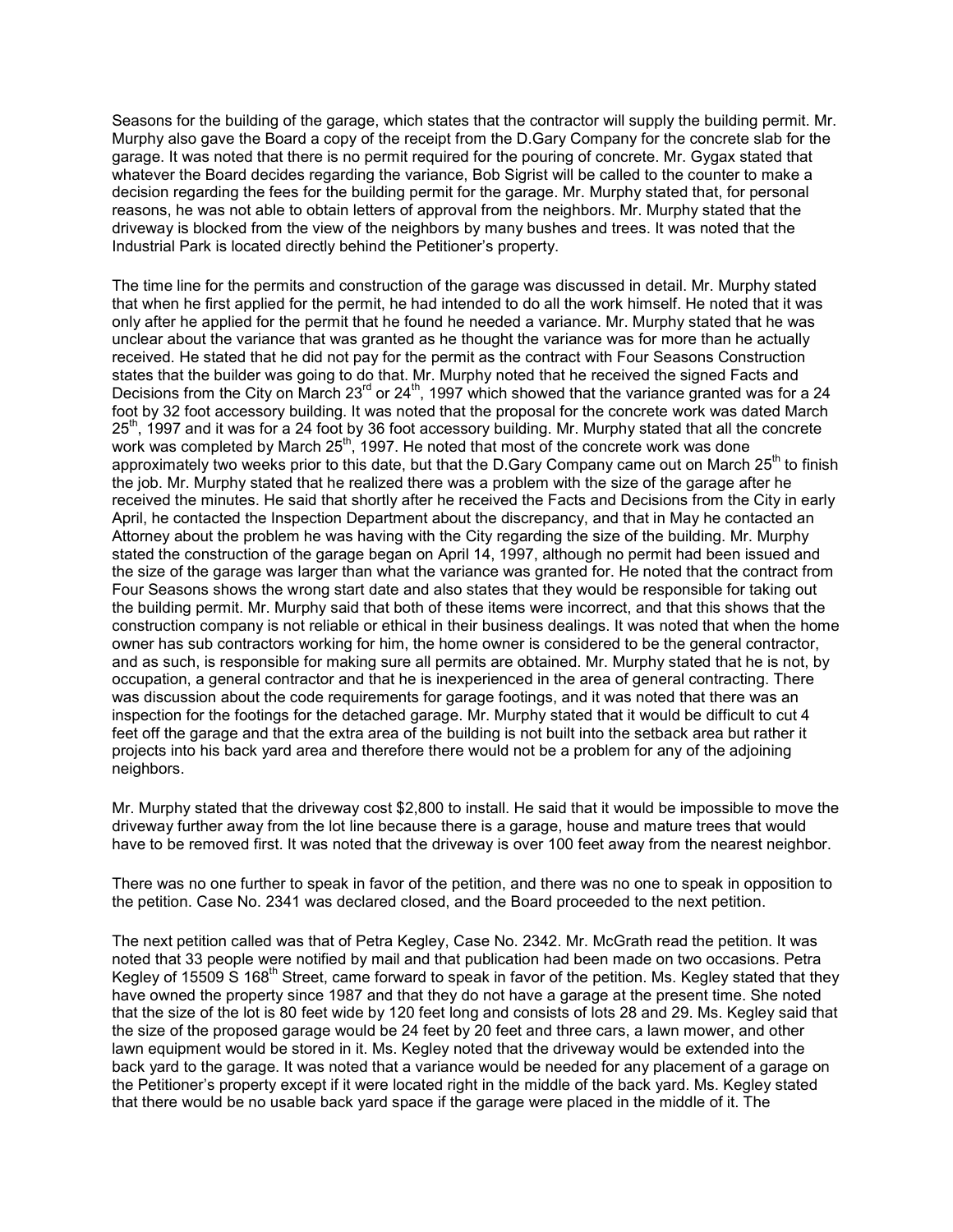Petitioner noted that there is a hedge along one side of the driveway and the lot line. It was noted that the lot directly behind the Petitioner is vacant and this would be the area most affected by the proposed garage.

Mr. Nowak of 1500 S 169<sup>th</sup> Street, came forward to speak in favor of the petition. Mr. Nowak stated that his house is located sideways on his lot and his driveway is along the side where the proposed garage would be. He stated that he does not see a problem with granting the variance. There was no one further to speak in favor of the petition, and there was no one to speak in opposition to the petition. Case No. 2342 was declared closed, and the Board proceeded to the next petition.

The next petition called was that of Dawn Koenitzer, Case No. 2343. Mr. MCGrath read the petition. It was noted that nineteen people were notified by mail and that publication had been made on two occasions. Dawn Koenitzer of 2245 W Woodshire Drive, came forward to speak in favor of the petition. Ms. Koenitzer stated that they would like to move the air conditioner to the side of the house because they are planning to put an addition onto their house where the air conditioner is currently located. She said that there are also three ash trees and 2 pine trees in the back area that may be affected by the relocation of the air conditioner. Ms. Koenitzer stated that the unit could not be re-located to the south of the addition because, as part of the proposed addition, a porch and overhang will be built over the existing patio. It was noted that if the unit were placed at the rear of the house, the length of the run from the furnace to the air conditioner would be too long to be efficient. Ms. Koenitzer stated that there are mature trees that would help screen the unit if re-located on the side of the house.

There was no one further to speak in favor of the petition, and there was no one to speak in opposition to the petition. Case No. 2343 was declared closed, and the Board proceeded to the next petition.

The next petition called was that of Brian Spaeth, Case No. 2344. Mr. McGrath read the petition. It was noted that twenty people were notified by mail and that publication had been made on two occasions. Mr. Spaeth of 12425 W Wilbur Drive, came forward to speak in favor of the petition. Mr. Spaeth stated that his property slopes along the lot line and that there is a seven foot stretch of land that no one is able to acess or maintain because of the steep slope. He said that the New Berlin Water Utility owns the adjoining property along the rear lot line. Mr. Spaeth stated that the City is also not able to access their property to maintain it without going on his property because of the sloping terrain. He noted that the proposed pool deck would be built tight against the retaining wall. Mr. Spaeth said he built the existing timber retaining wall about eleven years ago and it is still in good shape. He stated that if he is not able to build the deck, he would not install a pool, and, if he can not build the proposed retaining wall, he would not be able to maintain the property properly.

Mr. Wilms, New Berlin Water Utility Superintendent, of 16450 W National Avenue, came forward to state that he would not object to the proposed retaining wall.

Mr. Dorlack read letters of approval into the record from the property owner at 3520 S Russell Drive and from the adjoining property owner, Georgie Friemuth.

There was no one further to speak in favor of the petition, and there was no one to speak in opposition to the petition. Case No. 2344 was declared closed, and the Board proceeded to the next petition.

The next petition called was that of Larry Wilms, Case No. 2345. Mr. McGrath read the petition. It was noted that twenty-four people were notified by mail and that publication had been made on two occasions. Larry Wilms, New Berlin Water Utility Superintendent, of 16450 W National Avenue, came forward to speak in favor of the petition. Mr. Wilms stated that the variances are not contrary to public interest because the existing building serves the public water system and the proposed addition will enable the city to better serve the citizens. He stated that the addition will not only meet the needs of the Utility Department, but will also be built to be architecturally and aesthetically pleasing to the neighborhood. Mr. Wilms stated that the current use of the property limits expansion to the north and north west of the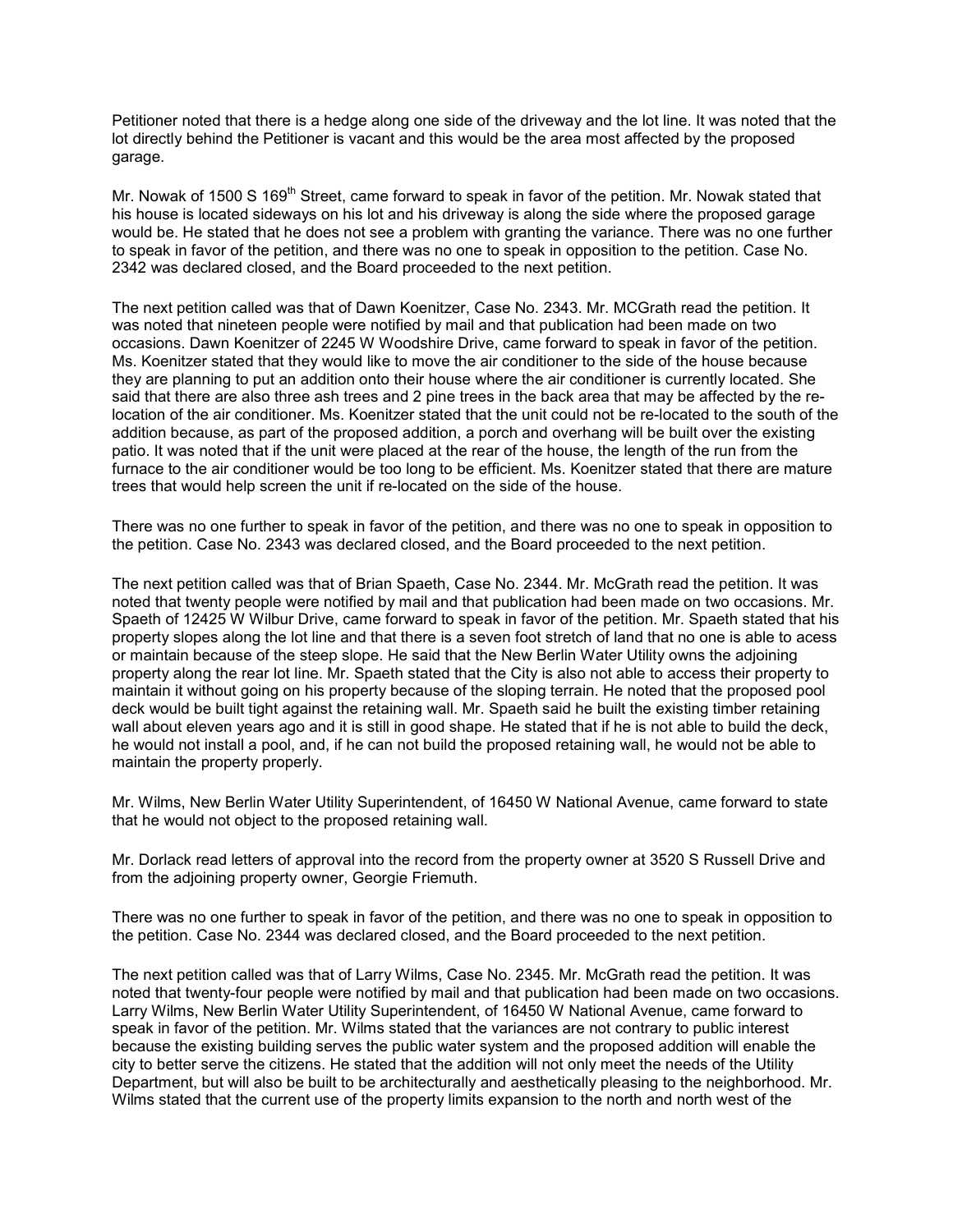building because of the existing reservoir which is not able to sustain the heavy load of an addition. He noted that the only other practical location for the proposed addition would be on the south side. The Petitioner stated that there are no practical alternatives to providing the extra services that would be provided by the addition. It was noted that the existing building is in need of repair. Mr. Wilms said that it would be more aesthetic to place the equipment inside a building, the generator would also be more quiet for the neighbors if it were placed inside a building, and, it would be easier for the utility workers to maintain the equipment inside rather than outside in the elements. He said that the reliability of the water system may be compromised if the generator were placed outside and this could have an impact on the water supply for the entire city. It was also noted that the Zoning Code has changed since the existing building was constructed. Mr. Wilms stated that there will not be substantial detriment to the adjacent property as the building repairs and addition will enhance the neighborhood. It was noted that the nearest neighbor is on a hill and looks down on top of the water utility building.

There was no one further to speak in favor of the petition, and there was no one to speak in opposition to the petition. Case No. 2345 was declared closed.

At this point a five minute break was taken, and the Board then reconvened to make the following decisions.

The first petition considered by the Board was that of Reid Murphy, Case No. 2341.

Mr. McGrath made a motion to deny the portion of the petition in regard to the detached garage, and, Mr. Wallner seconded the motion. Ms. Boya and Mr. Liljestrand did not participate in the voting. Mr. McGrath, and Mr. Wallner voted to approve the motion to deny the garage variance. Mr. Dorlack and Mr. Goetter voted to deny the motion to deny the garage variance. The motion to deny the portion of the petition in regard to the detached garage did not pass.

Mr. Dorlack made a motion to grant the portion of the petition in regard to the detached garage and Mr. Goetter seconded the motion. Ms. Boya and Mr. Liljestrand did not participate in the voting. Mr. Dorlack and Mr. Goetter voted to grant the petition and Mr. Mc Grath and Mr. Wallner voted to deny the petition. The motion to approve the portion of the petition in regard to the detached garage did not pass.

Mr. Goetter made a motion to grant the portion of the petition in regard to the driveway, and Mr. Wallner seconded the motion. Ms. Boya did not participate in the voting. Mr. Goetter, Mr. Wallner, Mr. Dorlack, and Mr. Liljestrand voted to approve the petition. Mr. McGrath voted to deny the petition. The motion to grant the portion of the petition in regard to the driveway passed by a four to one vote.

The next petition considered by the Board was that of Petra Kegley, Case No. 2342.

Mr. Wallner made a motion to grant the petition, and, Mr. Goetter seconded the motion.

All members voted in favor of granting the petition.

The next petition considered by the Board was that of Dawn Koenitzer, Case No. 2343.

Mr. McGrath made a motion to grant the petition, and, Mr. Liljestrand seconded the motion.

Mr. Dorlack, Mr. Wallner, Mr. McGrath, and Mr. Liljestrand voted to approve the petition, and Mr. Goetter voted to deny the petition. The petition was granted by a four to one vote.

The next petition considered by the Board was that of Brian Spaeth, Case No. 2344.